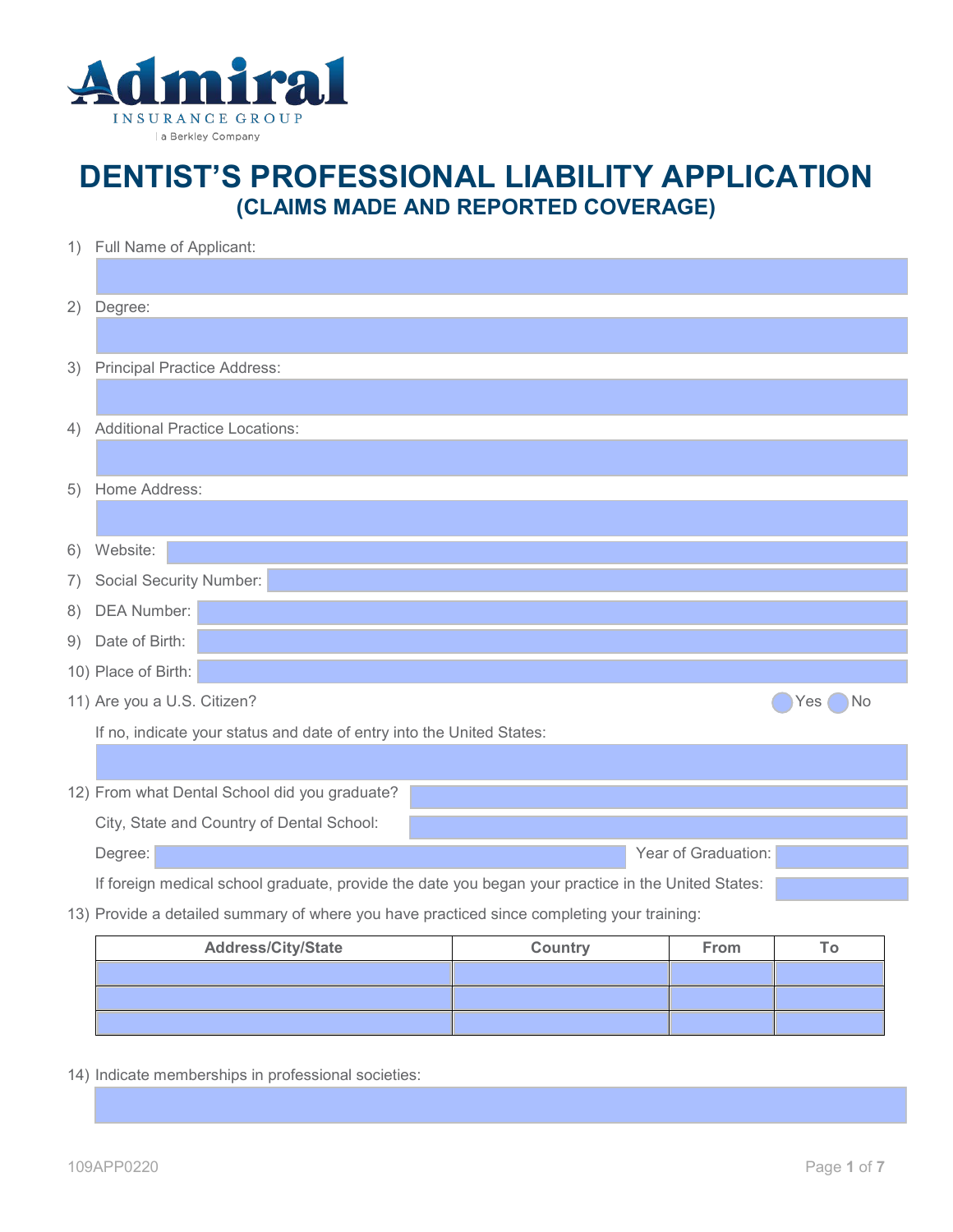| 15) List the States and License numbers where you practice:                                                                                                                                            |  |  |  |  |
|--------------------------------------------------------------------------------------------------------------------------------------------------------------------------------------------------------|--|--|--|--|
|                                                                                                                                                                                                        |  |  |  |  |
| 16) Type of practice (Check all that apply):                                                                                                                                                           |  |  |  |  |
| Individual<br>Individual Corporation<br>Partnership<br>Employee                                                                                                                                        |  |  |  |  |
| Member of Multi-person Corp or Assoc. - Specify Name of Entity:                                                                                                                                        |  |  |  |  |
| Other:                                                                                                                                                                                                 |  |  |  |  |
| 17) Do you want coverage for the entity named above?<br>)No<br>Yes                                                                                                                                     |  |  |  |  |
| 18) If you practice other than as an employee, unincorporated solo practitioner or independent<br>contractor, list the names of all dentists or oral surgeons practicing under the entity named above: |  |  |  |  |
|                                                                                                                                                                                                        |  |  |  |  |
| 19) Do you practice with any dentists not named above?<br>۱No<br>Yes.                                                                                                                                  |  |  |  |  |
| If yes, provide the name of the dentist(s) and relationship to your practice?                                                                                                                          |  |  |  |  |
|                                                                                                                                                                                                        |  |  |  |  |
| 20) Provide the names of all facilities that you practice at and your interest in each facility:                                                                                                       |  |  |  |  |
| Interest (Owner, Partner,<br>Name of Clinic or Facility and Location                                                                                                                                   |  |  |  |  |

| <b>Name of Clinic or Facility and Location</b> | <b>Interest (Owner, Partner,</b><br>Employee) |
|------------------------------------------------|-----------------------------------------------|
|                                                |                                               |
|                                                |                                               |
|                                                |                                               |
|                                                |                                               |

21) Are you seeking coverage for your work at all of the above facilities? <br>
No

If no, list those facilities for which you do not require coverage and explain why coverage is not needed:

22) Provide the number of professionals you employ or contract with and whether or not they carry their own individual medical malpractice coverage:

|                                | <b>Number</b><br><b>Employed</b> | <b>Number</b><br><b>Contracted</b> | Carry their own<br><b>Med Mal Policy?</b> |
|--------------------------------|----------------------------------|------------------------------------|-------------------------------------------|
| Dentists (other than yourself) |                                  |                                    | Yes<br><b>No</b>                          |
| <b>Dental Assistants</b>       |                                  |                                    | <b>No</b><br>Yes                          |
| <b>Dental Technicians</b>      |                                  |                                    | No<br>Yes                                 |
| <b>Hygienists</b>              |                                  |                                    | <b>No</b><br>Yes                          |
| Nurse Anesthetists             |                                  |                                    | No<br>Yes                                 |
| Anesthesiologists              |                                  |                                    | No<br>Yes                                 |
| Other:                         |                                  |                                    | No<br>Yes                                 |

Provide a description of duties, in detail, including extent supervised on a separate page and attach protocols.

Attach copies of Dec Pages on above professionals that carry their own malpractice policies.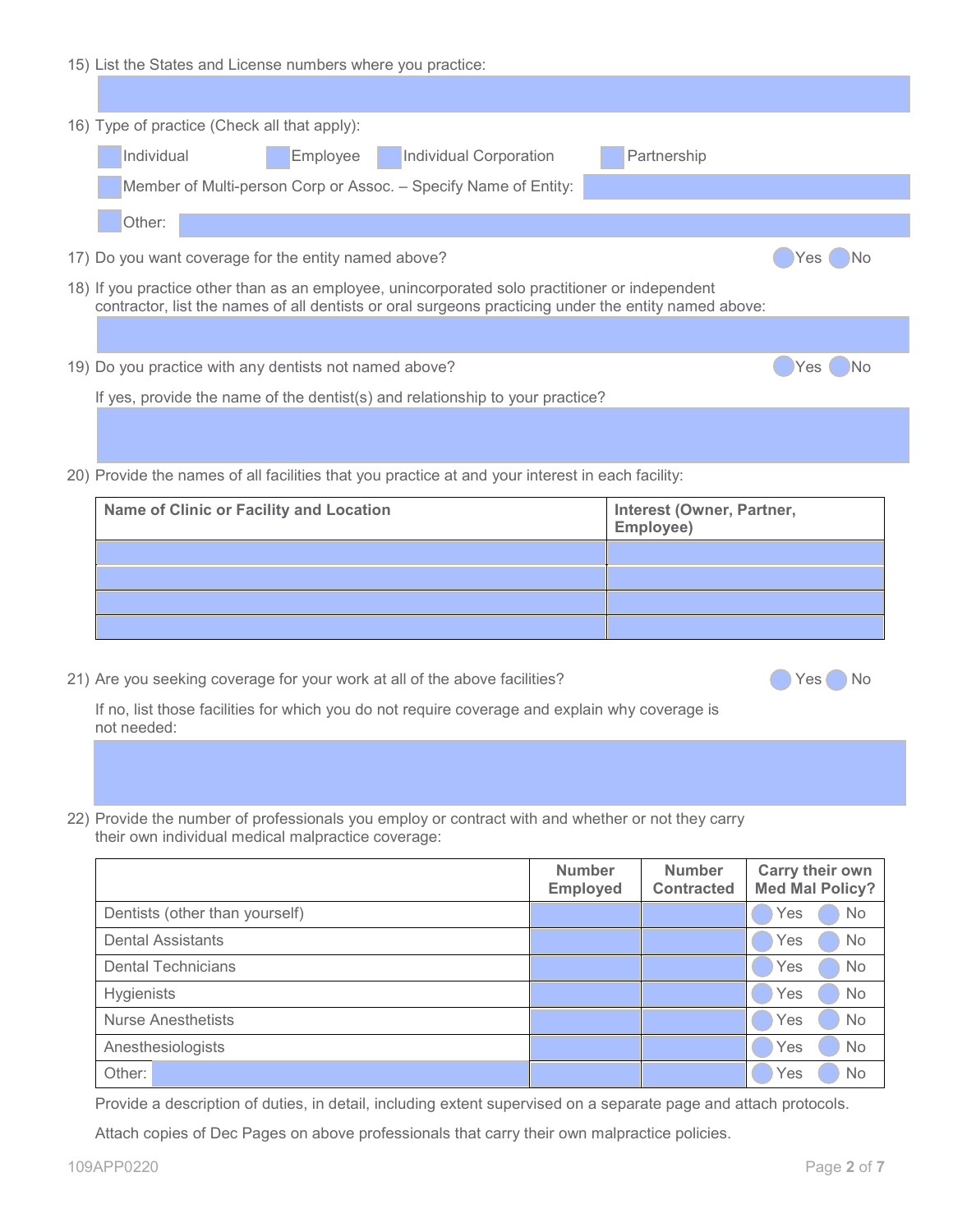| 23) Are all of the above individuals licensed in accordance with the applicable state and federal<br>regulations? |                       |                                                     |                                       | No<br>Yes         |
|-------------------------------------------------------------------------------------------------------------------|-----------------------|-----------------------------------------------------|---------------------------------------|-------------------|
| If no, provide a detailed explanation below:                                                                      |                       |                                                     |                                       |                   |
|                                                                                                                   |                       |                                                     |                                       |                   |
| 24) What is your dental specialty?                                                                                |                       |                                                     |                                       |                   |
| Do you limit your practice to the above specialty?                                                                |                       |                                                     |                                       | $Yes \bigcirc$ No |
| If no, provide details:                                                                                           |                       |                                                     |                                       |                   |
|                                                                                                                   |                       |                                                     |                                       |                   |
| 25) Are you American Dental Board certified in any specialty?                                                     |                       |                                                     |                                       | No<br>Yes         |
| If yes, provide the Board(s) in which you are certified below:                                                    |                       |                                                     | Year:                                 |                   |
|                                                                                                                   |                       |                                                     |                                       |                   |
|                                                                                                                   |                       |                                                     |                                       |                   |
| 26) What is your total annual revenue?                                                                            | \$100,000 or less     |                                                     | $$100,001 - $250,000$                 |                   |
|                                                                                                                   | \$250,000 - \$499,999 |                                                     | \$500,000 or more                     |                   |
| 27) Average weekly patient load:                                                                                  |                       |                                                     |                                       |                   |
| 28) Number of hours you practice each week:                                                                       |                       |                                                     |                                       |                   |
|                                                                                                                   |                       |                                                     |                                       |                   |
| 29) Provide the approximate percentage of your practice in the following:                                         |                       |                                                     |                                       |                   |
| <b>Bone Grafting</b>                                                                                              | $\frac{9}{6}$         | <b>Pediatric Dentistry</b>                          |                                       | $\frac{1}{2}$     |
| <b>Cosmetic Dentistry</b>                                                                                         |                       | Periodontics                                        |                                       | $\frac{9}{6}$     |
| Bonding                                                                                                           | $\frac{1}{2}$         | Prosthodontics                                      |                                       | $\frac{1}{2}$     |
| <b>Enamel Shaping</b>                                                                                             | $\frac{1}{2}$         |                                                     | <b>Non-Dental Cosmetic Procedures</b> |                   |
| Full Mouth Restoration - Cosmetic Only                                                                            |                       | (including injecting Botox and<br>collagen fillers) |                                       |                   |
| Veneers                                                                                                           |                       | Describe:                                           |                                       | $\frac{9}{6}$     |
| Whitening with Lasers                                                                                             | $\frac{9}{6}$         | Prosthetics                                         |                                       |                   |
| Other:                                                                                                            | $\frac{9}{6}$         | Fixed                                               |                                       | $\frac{9}{6}$     |
| Endodontics                                                                                                       |                       | Removable                                           |                                       | $\frac{1}{2}$     |
| Single Rooted                                                                                                     | $\frac{9}{6}$         | Sleep Apnea                                         |                                       |                   |
| Multi Rooted                                                                                                      | $\frac{9}{6}$         | Surgery                                             |                                       | $\frac{9}{6}$     |
| Sargenti Root Canal Method                                                                                        | $\frac{1}{2}$         | Therapy                                             |                                       | $\frac{9}{6}$     |
| <b>General Dentistry</b>                                                                                          |                       | Surgery*                                            |                                       |                   |
| <b>Extractions of Impacted Teeth</b>                                                                              | $\frac{1}{2}$         |                                                     | Facial - Elective Cosmetic            | $\sqrt{2}$        |
| Root Canal                                                                                                        | $\frac{9}{6}$         | <b>Head and Neck</b>                                |                                       | $\frac{1}{2}$     |
| Simple Extractions Only                                                                                           | $\frac{1}{2}$         | Oral/maxillofacial                                  |                                       | $\frac{0}{0}$     |
| Implants                                                                                                          |                       |                                                     | Outside oral/maxillofacial region     | $\frac{0}{0}$     |
| Restoration                                                                                                       | $\frac{1}{2}$         | TMJ                                                 |                                       |                   |
| Placement                                                                                                         | $\frac{9}{6}$         | Non-surgical                                        |                                       | $\frac{9}{6}$     |
| Micro Neurosurgical Procedures                                                                                    |                       | Surgery                                             |                                       | $\sqrt{2}$        |
| Oral Pathology                                                                                                    | $\frac{1}{2}$         | Other:                                              |                                       | $\frac{1}{2}$     |
| Oral Radiology                                                                                                    | $\frac{1}{2}$         |                                                     |                                       |                   |
| Orthodontics                                                                                                      | $\frac{9}{6}$         |                                                     |                                       |                   |

**Orthognathic Procedures 100% TOTAL** 100% \*Provide complete list of surgical procedures

Orthodontics <sup>%</sup><br>Orthognathic Procedures <sup>%</sup>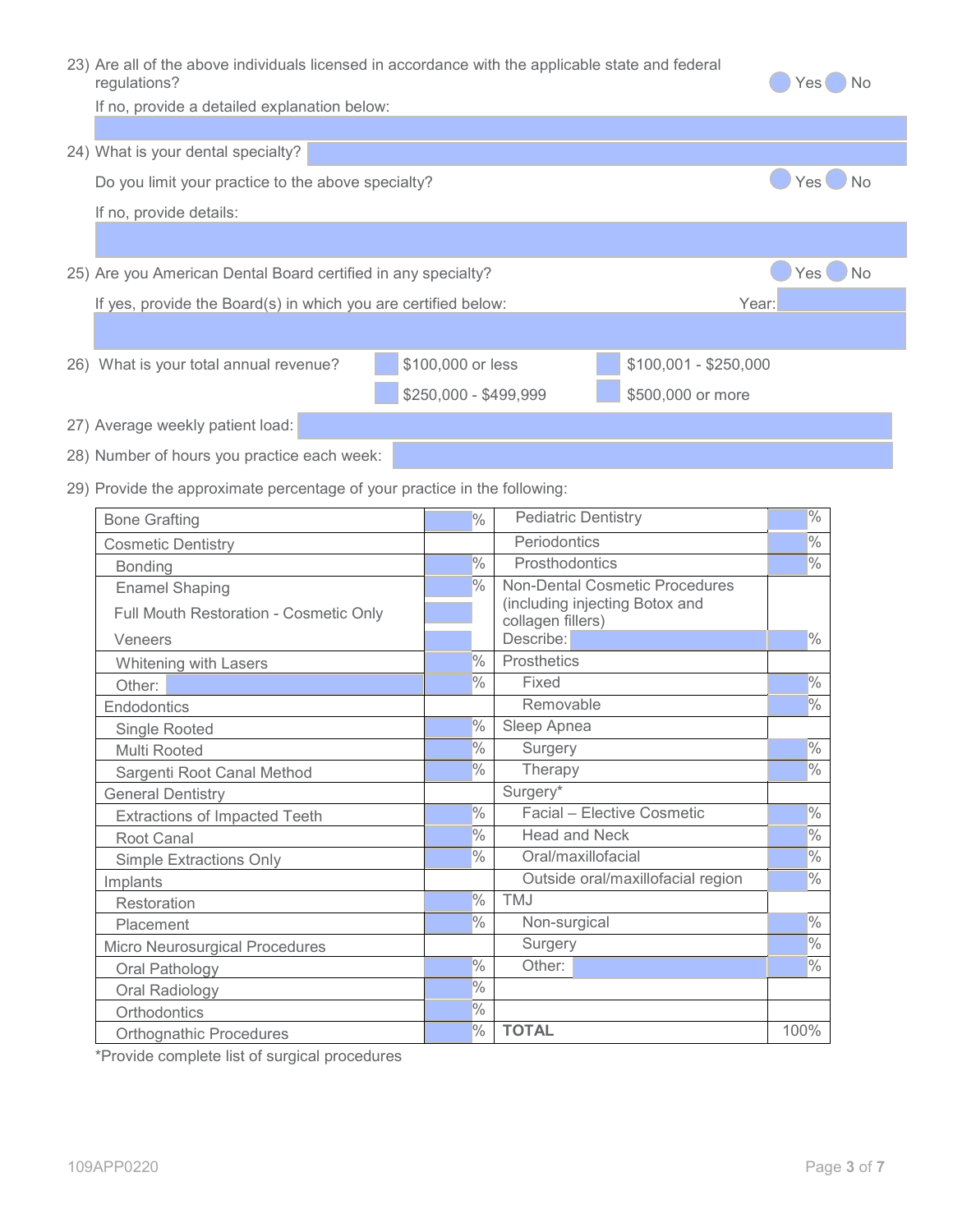30) Do you use written informed consent documents for all procedures? <br>
No

If yes, attach a copy of all forms that are used. If no, describe below:

31) Do you wire jaws closed for purposes of weight loss? If yes:

- a. Number performed in the last 12 months?
- b. Estimated number that will be performed in the coming year?
- 32) What percentage of your patients are under age 18? May be a set of the set of the set of the set of the set of the set of the set of the set of the set of the set of the set of the set of the set of the set of the set
- 33) Do you perform any hospital emergency room care? Contract the Contract of the Ves No

If yes, is this solely a requirement for active admitting privileges?  $\Box$  Yes No

If no, provide a detailed description including the approximate number of yours per month spent in emergency room care:

34) Check all of the following procedures that you perform. For each procedure performed, indicate where the procedure is performed (H = Hospital; O = Office; S = Surgi-Center or Certified Surgical Suite)

| <b>Procedure</b>                       | <b>Location</b> | <b>Procedure</b>                                     | Location      |
|----------------------------------------|-----------------|------------------------------------------------------|---------------|
| Acupuncture                            | <b>Select</b>   | <b>Chemical Peel</b>                                 | <b>Select</b> |
| Adenoidectomy/Tonsillectomy            | <b>Select</b>   | Solution Strength:                                   | <b>Select</b> |
| Anesthesia:                            | <b>Select</b>   | <b>Chin Surgery</b>                                  | <b>Select</b> |
| General                                | <b>Select</b>   | Cleft Lip and Palate Surgery                         | <b>Select</b> |
| Twilight                               | <b>Select</b>   | Cosmetic Implant of Silicone or other<br>Material    | <b>Select</b> |
| Other:                                 | Select          | <b>Cosmetic Surgery</b>                              | Select        |
| Surgery Other:                         | <b>Select</b>   | Cryosurgery                                          | <b>Select</b> |
| <b>Extractions:</b>                    | <b>Select</b>   | <b>Dental Alveolar Surgery</b>                       | <b>Select</b> |
| Non-Impacted Teeth                     | Select          | Dermabrasion/Microdermabrasion                       | <b>Select</b> |
| Impacted Teeth                         | <b>Select</b>   | <b>Dermal Fillers</b>                                | <b>Select</b> |
| <b>Surgery and Other Procedures:</b>   | <b>Select</b>   | Face Lift                                            | <b>Select</b> |
| Biopsies:                              | <b>Select</b>   | Hair Transplants or Suture of Hairpieces             | <b>Select</b> |
| Blepharoplasty                         | <b>Select</b>   | <b>Laser Skin Resurfacing</b>                        | <b>Select</b> |
| <b>Botox Injections</b>                | Select          | Pain Management (describe):                          | <b>Select</b> |
| Laser Surgery (describe):              | <b>Select</b>   |                                                      |               |
|                                        | Select          | <b>Radiation Therapy</b>                             | <b>Select</b> |
| Liposuction - above the neck (volume): | <b>Select</b>   | Radiopaque Dye Injections into blood                 | <b>Select</b> |
|                                        | <b>Select</b>   | vessels, lymphatics, sinus tracts or<br>fistulae     |               |
|                                        |                 | <b>Reconstructive Plastic Surgery</b><br>(describe): | Select        |
| Liposuction - below the neck:          | Select          |                                                      |               |
| Under 3500 cc's volume                 | <b>Select</b>   | Rhinoplasty                                          | <b>Select</b> |
| 3500 cc's or more volume               | <b>Select</b>   | Sargenti Root Canal Method                           | <b>Select</b> |
| <b>Nerve Grafts</b>                    | Select          | <b>Sinus Lift</b>                                    | <b>Select</b> |
| Open Reduction of Fractures            | <b>Select</b>   | <b>TMJ Surgery</b>                                   | <b>Select</b> |
| Cheek Implant                          | <b>Select</b>   | Uvulopalatoplasty                                    | <b>Select</b> |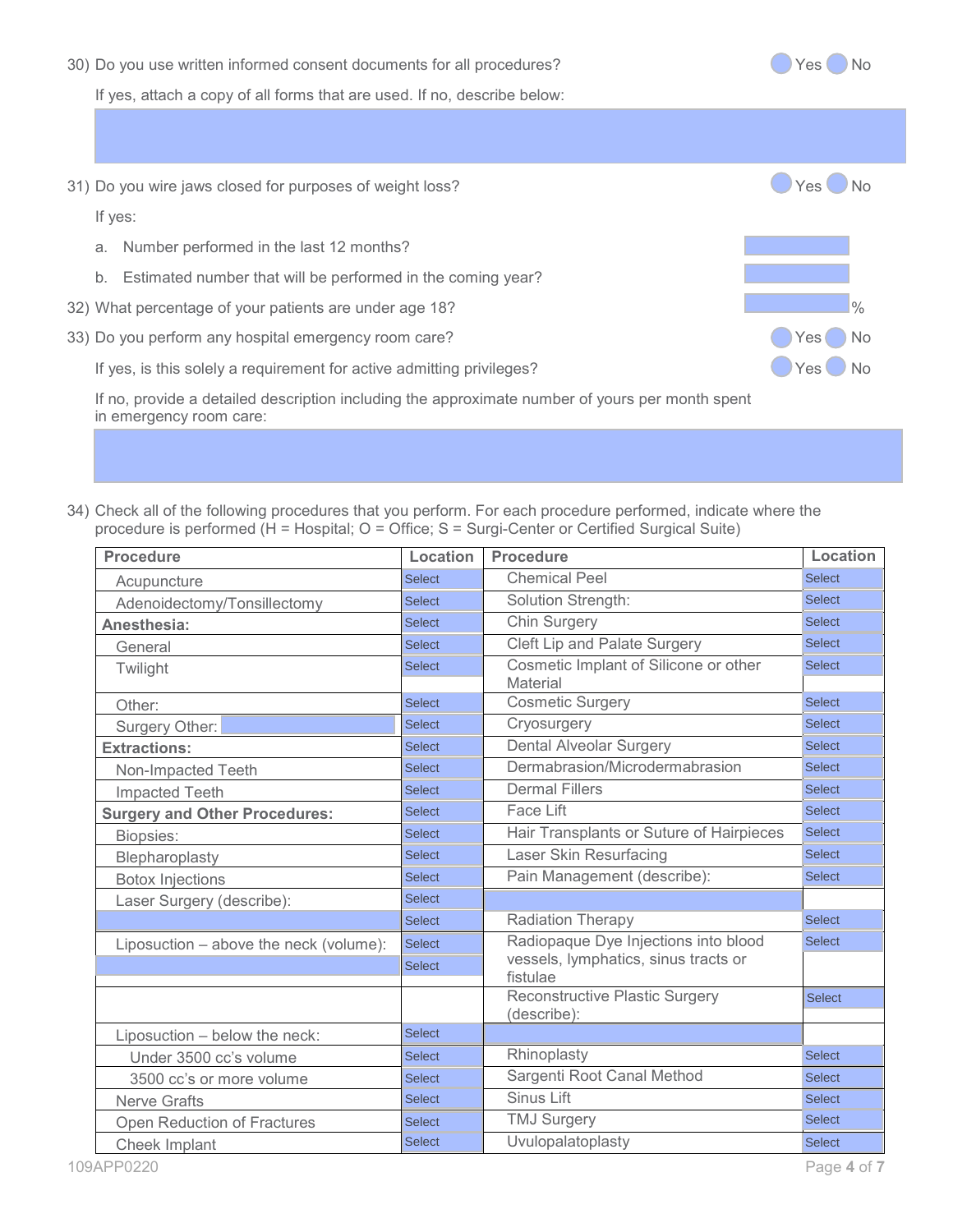|    | 35) Is analgesia, sedation or anesthesia used on patients?                                                                                                                                                                                        | No<br>Yes          |
|----|---------------------------------------------------------------------------------------------------------------------------------------------------------------------------------------------------------------------------------------------------|--------------------|
|    | If yes, do you administer Local Anesthesia ONLY?                                                                                                                                                                                                  | No.<br>Yes         |
|    | If Local Anesthesia only, please continue to Q36.                                                                                                                                                                                                 |                    |
|    | If no, and you administer other types of anesthesia, complete a Dentist's Anesthesia Supplemental Application.                                                                                                                                    |                    |
|    | 36) Have you or any of your employees:                                                                                                                                                                                                            |                    |
|    | a. Ever been the subject of investigation or disciplinary proceedings or reprimanded by a<br>governmental or administrative agency, hospital or professional association?<br>Attach a copy of Complaint and Consent order document if applicable. | No<br>Yes          |
|    | b. Ever been convicted for an act committed in violation of any law or ordinance other than<br>traffic offenses?                                                                                                                                  | Yes<br>No          |
| C. | Ever been treated for alcoholism or drug addiction or undergone personal psychiatric                                                                                                                                                              |                    |
|    | treatment or has any administrative agency, hospital or professional association requested<br>or required you to be evaluated for an alleged mental condition and/or alcohol or drug<br>addiction?                                                | Yes<br>No.         |
|    | d. Ever had any state professional license or license to prescribe or dispense narcotics refused,<br>suspended, revoked renewal refused or accepted only on special terms or ever voluntarily<br>surrendered same?                                | No<br>Yes          |
| е. | Ever had any professional liability insurance cancelled, declined, refused to renew or<br>accepted only on special terms?                                                                                                                         | No<br>Yes          |
| f. | Ever failed any medical licensing or specialty organization examination?                                                                                                                                                                          | No<br>Yes          |
| g. | Do you have any chronic illnesses or defects?                                                                                                                                                                                                     | Yes(<br><b>No</b>  |
|    | If yes to any of the above questions, provide full details below:                                                                                                                                                                                 |                    |
|    |                                                                                                                                                                                                                                                   |                    |
|    |                                                                                                                                                                                                                                                   |                    |
|    |                                                                                                                                                                                                                                                   |                    |
|    | 37) Do you anticipate any changes in your practice?                                                                                                                                                                                               | Yes()<br><b>No</b> |
|    | If yes, describe below:                                                                                                                                                                                                                           |                    |
|    |                                                                                                                                                                                                                                                   |                    |

38) List the prior medical malpractice insurance carried for each of the past 5 years beginning with the most current:

| Company | Limit | <b>Deductible</b> | Premium | <b>Policy Term</b> | <b>Retro Date</b> |
|---------|-------|-------------------|---------|--------------------|-------------------|
|         |       |                   |         |                    |                   |
|         |       |                   |         |                    |                   |
|         |       |                   |         |                    |                   |
|         |       |                   |         |                    |                   |
|         |       |                   |         |                    |                   |

\*Attach a copy of the declarations page of your most recent policy.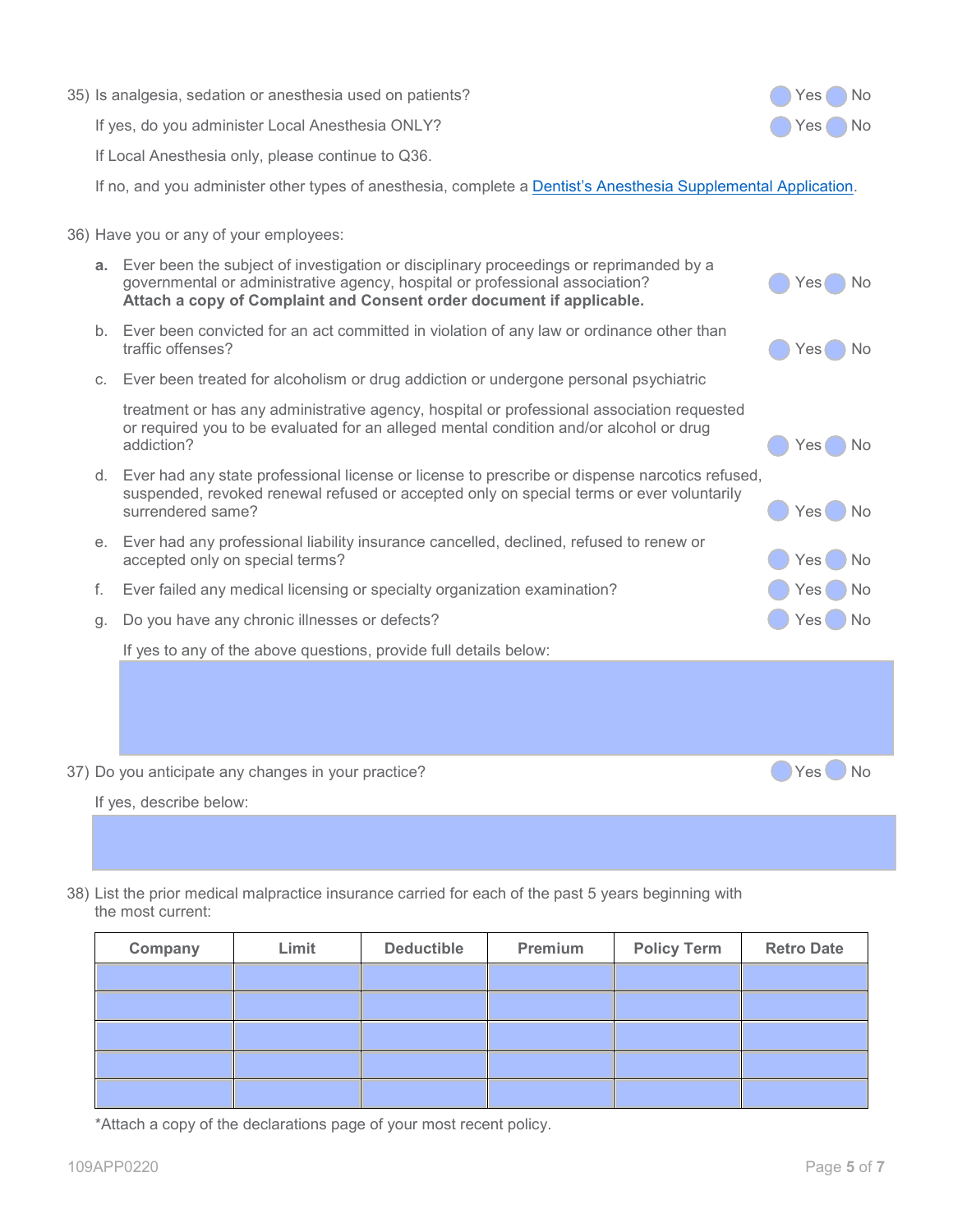39) Do you own, operate or provide professional services for, or at, any dental or health care facility or business enterprise not already clearly described in this application? Ves No

If yes, describe:

| 40) Has any claim or suit for alleged malpractice been brought against you?                                                                     | Yes        |
|-------------------------------------------------------------------------------------------------------------------------------------------------|------------|
| If yes, how many total claims or incidents?                                                                                                     |            |
| Also attach 5 years of currently valued company loss runs.                                                                                      |            |
| 41) Has any claim or suit for alleged malpractice been made against you that has NOT been reported<br>to a prior insurer?                       | 'No<br>Yes |
| If yes, complete the Supplemental Claim Information Form for each and every claim.                                                              |            |
| 42) Are you aware of any acts, errors, omissions or circumstances which may result in a malpractice<br>claim or suit being brought against you? | Yes.       |
| If yes, provide details including name of claimant, date of occurrence, date of first contact,<br>allegation and current status of incident:    |            |
|                                                                                                                                                 |            |
| Please attach the following information:                                                                                                        |            |

- CV or Resume
- Five years of currently valued carrier loss runs
- Copies of any disciplinary actions, stipulations, orders or probation documents
- Copies of declarations pages for all employees or contractors that carry their own med mal
- Copy of applicant's most current declarations page

Provide any additional comments or details on a separate attachment.

| <b>RESET</b> | CAVIE<br>w<br>v=<br>. . | <b>PRINT</b> | – I V I <i>I</i> |
|--------------|-------------------------|--------------|------------------|